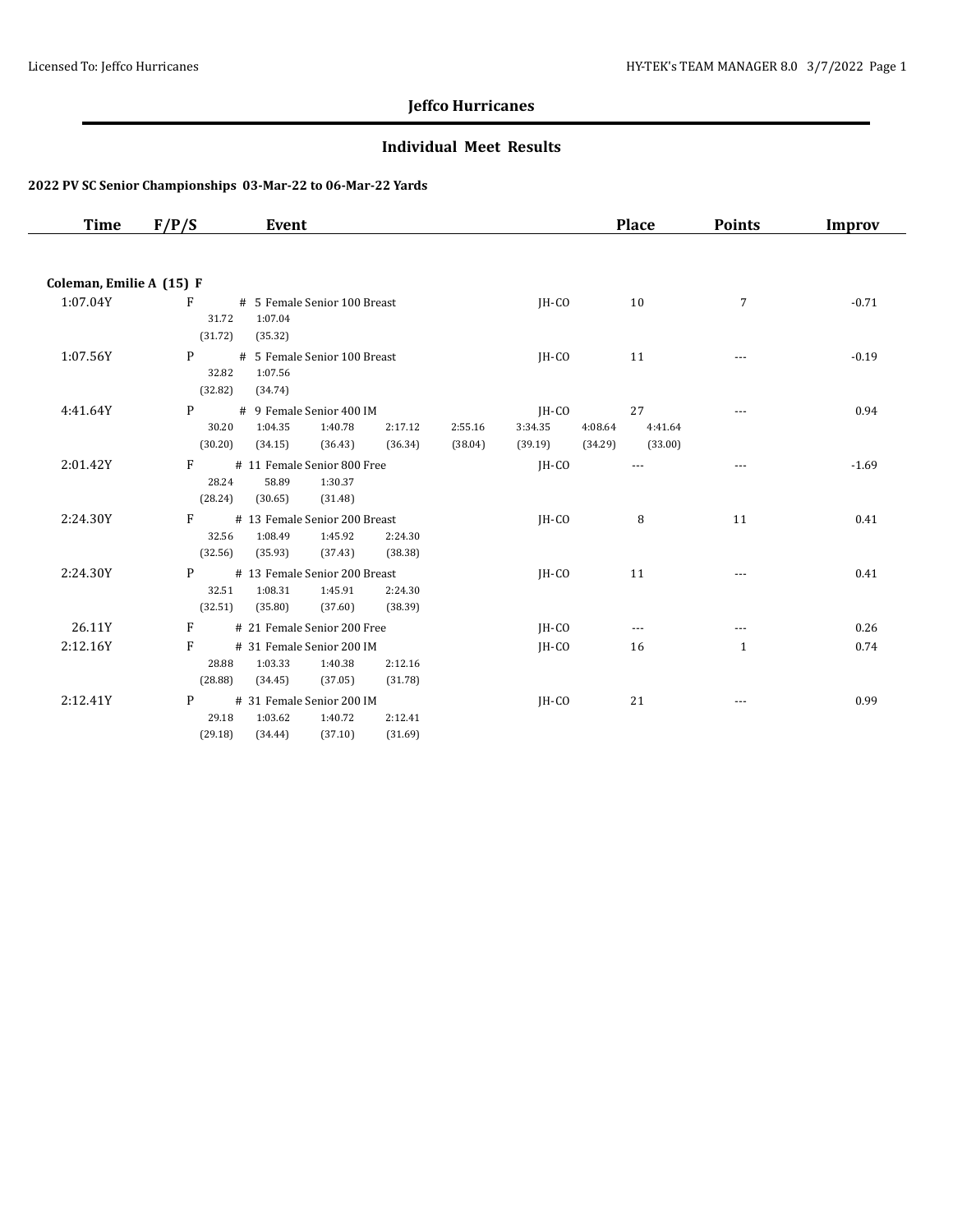### **Individual Meet Results**

| Time                      | F/P/S             | Event                                 |                    |                    |                    |                    |         | <b>Place</b>  | <b>Points</b>  | Improv  |
|---------------------------|-------------------|---------------------------------------|--------------------|--------------------|--------------------|--------------------|---------|---------------|----------------|---------|
|                           |                   |                                       |                    |                    |                    |                    |         |               |                |         |
| Jacobson, Taylor M (17) F |                   |                                       |                    |                    |                    |                    |         |               |                |         |
| 1:56.63Y                  | $P \qquad \qquad$ | # 3 Female Senior 200 Free            |                    |                    |                    | JH-CO              |         | 24            | $- - -$        | $-1.63$ |
|                           | 27.07             | 56.30                                 | 1:26.33            | 1:56.63            |                    |                    |         |               |                |         |
| 1:56.82Y                  | (27.07)<br>$F =$  | (29.23)                               | (30.03)            | (30.30)            |                    |                    |         |               |                |         |
|                           | 27.04             | # 3 Female Senior 200 Free<br>56.20   | 1:26.64            | 1:56.82            |                    | IH-CO              |         | 23            | ---            | $-1.44$ |
|                           | (27.04)           | (29.16)                               | (30.44)            | (30.18)            |                    |                    |         |               |                |         |
| 59.90Y                    | P                 | # 7 Female Senior 100 Fly             |                    |                    |                    | IH-CO              |         | 35            | ---            | $-0.28$ |
|                           | 28.07             | 59.90                                 |                    |                    |                    |                    |         |               |                |         |
|                           | (28.07)           | (31.83)                               |                    |                    |                    |                    |         |               |                |         |
| 4:45.57Y                  | P                 | # 9 Female Senior 400 IM              |                    |                    |                    | IH-CO              | 4:13.38 | 36<br>4:45.57 |                | 5.49    |
|                           | 30.05<br>(30.05)  | 1:04.48<br>(34.43)                    | 1:40.92<br>(36.44) | 2:17.17<br>(36.25) | 2:59.12<br>(41.95) | 3:40.91<br>(41.79) | (32.47) | (32.19)       |                |         |
| 5:23.25Y                  | P                 | # 19 Female Senior 500 Free           |                    |                    |                    | $IH-CO$            |         | 35            | $\cdots$       | 7.32    |
|                           | 28.69             | 1:00.30                               | 1:32.56            | 2:05.16            | 2:38.05            | 3:11.25            | 3:44.35 | 4:17.39       |                |         |
|                           | (28.69)           | (31.61)                               | (32.26)            | (32.60)            | (32.89)            | (33.20)            | (33.10) | (33.04)       |                |         |
|                           | 4:50.82           | 5:23.25                               |                    |                    |                    |                    |         |               |                |         |
|                           | (33.43)           | (32.43)                               |                    |                    |                    |                    |         |               |                |         |
| 2:14.09Y                  | P <sub>2</sub>    | # 29 Female Senior 200 Fly            |                    |                    |                    | JH-CO              |         | 37            | ---            | 2.25    |
|                           | 30.03             | 1:04.23                               | 1:38.90            | 2:14.09            |                    |                    |         |               |                |         |
|                           | (30.03)           | (34.20)                               | (34.67)            | (35.19)            |                    |                    |         |               |                |         |
| 2:15.01Y                  | F<br>29.77        | # 29 Female Senior 200 Fly<br>1:03.81 | 1:38.97            | 2:15.01            |                    | $IH-CO$            |         | 22            | $- - -$        | 3.17    |
|                           | (29.77)           | (34.04)                               | (35.16)            | (36.04)            |                    |                    |         |               |                |         |
| 11:05.20Y                 | F                 | # 37 Female Senior 1000 Free          |                    |                    |                    | 20<br>JH-CO        |         |               | $\overline{a}$ | 23.64   |
|                           | 29.18             | 1:01.05                               | 1:33.50            | 2:06.61            | 2:39.76            | 3:12.86            | 3:45.86 | 4:19.21       |                |         |
|                           | (29.18)           | (31.87)                               | (32.45)            | (33.11)            | (33.15)            | (33.10)            | (33.00) | (33.35)       |                |         |
|                           | 4:52.82           | 5:26.58                               | 6:00.27            | 6:34.16            | 7:08.13            | 7:42.44            | 8:16.63 | 8:50.67       |                |         |
|                           | (33.61)           | (33.76)                               | (33.69)            | (33.89)            | (33.97)            | (34.31)            | (34.19) | (34.04)       |                |         |
|                           | 9:24.75           | 9:58.74                               | 10:32.41           | 11:05.20           |                    |                    |         |               |                |         |
|                           | (34.08)           | (33.99)                               | (33.67)            | (32.79)            |                    |                    |         |               |                |         |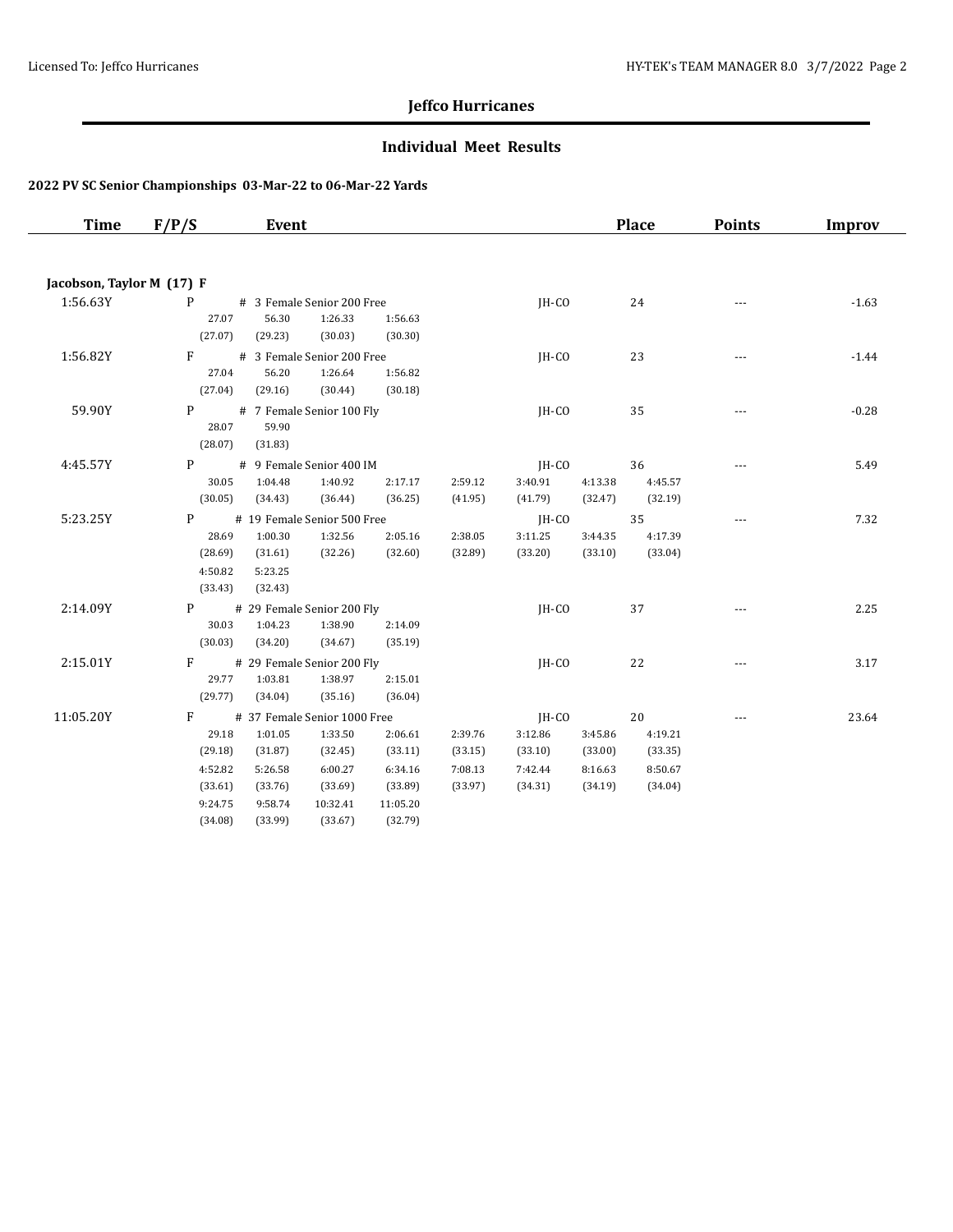### **Individual Meet Results**

| Time                  | F/P/S<br>Event                                                                                                                         |         | <b>Place</b> | <b>Points</b>  | Improv   |
|-----------------------|----------------------------------------------------------------------------------------------------------------------------------------|---------|--------------|----------------|----------|
|                       |                                                                                                                                        |         |              |                |          |
| Linn, Austin M (18) F |                                                                                                                                        |         |              |                |          |
| 1:49.84Y              | # 4 Male Senior 200 Free<br>P<br>25.37<br>52.59<br>1:21.04<br>1:49.84<br>(25.37)<br>(27.22)<br>(28.45)<br>(28.80)                      | $IH-CO$ | 59           | $\cdots$       | 0.73     |
| 1:00.24Y              | P <sub>2</sub><br># 6 Male Senior 100 Breast<br>28.71<br>1:00.24<br>(28.71)<br>(31.53)                                                 | JH-CO   | 22           |                | 0.74     |
| 1:00.36Y              | $F =$<br># 6 Male Senior 100 Breast<br>28.45<br>1:00.36<br>(28.45)<br>(31.91)                                                          | $IH-CO$ | 21           |                | 0.86     |
| DQ.                   | # 10 Male Senior 400 IM<br>P                                                                                                           | IH-CO   | $\cdots$     | ---            | $\cdots$ |
| 2:08.27Y              | F<br># 14 Male Senior 200 Breast<br>29.27<br>1:02.20<br>1:35.34<br>2:08.27<br>(29.27)<br>(32.93)<br>(33.14)<br>(32.93)                 | IH-CO   | 13           | $\overline{4}$ | $-1.79$  |
| 2:09.06Y              | $P \qquad \qquad$<br># 14 Male Senior 200 Breast<br>29.59<br>1:03.04<br>1:36.48<br>2:09.06<br>(29.59)<br>(33.45)<br>(33.44)<br>(32.58) | IH-CO   | 17           | $---$          | $-1.00$  |
| 49.63Y                | # 28 Male Senior 100 Free<br>P <sub>2</sub><br>23.99<br>49.63<br>(23.99)<br>(25.64)                                                    | JH-CO   | 66           | ---            | $-0.42$  |
| 1:59.63Y              | # 32 Male Senior 200 IM<br>P <sub>2</sub><br>26.51<br>58.21<br>1:31.27<br>1:59.63<br>(26.51)<br>(31.70)<br>(33.06)<br>(28.36)          | JH-CO   | 27           |                | $-0.10$  |
| 2:00.09Y              | $F =$<br># 32 Male Senior 200 IM<br>26.18<br>57.60<br>1:31.43<br>2:00.09<br>(26.18)<br>(31.42)<br>(33.83)<br>(28.66)                   | $IH-CO$ | 14           | $\mathbf{3}$   | 0.36     |